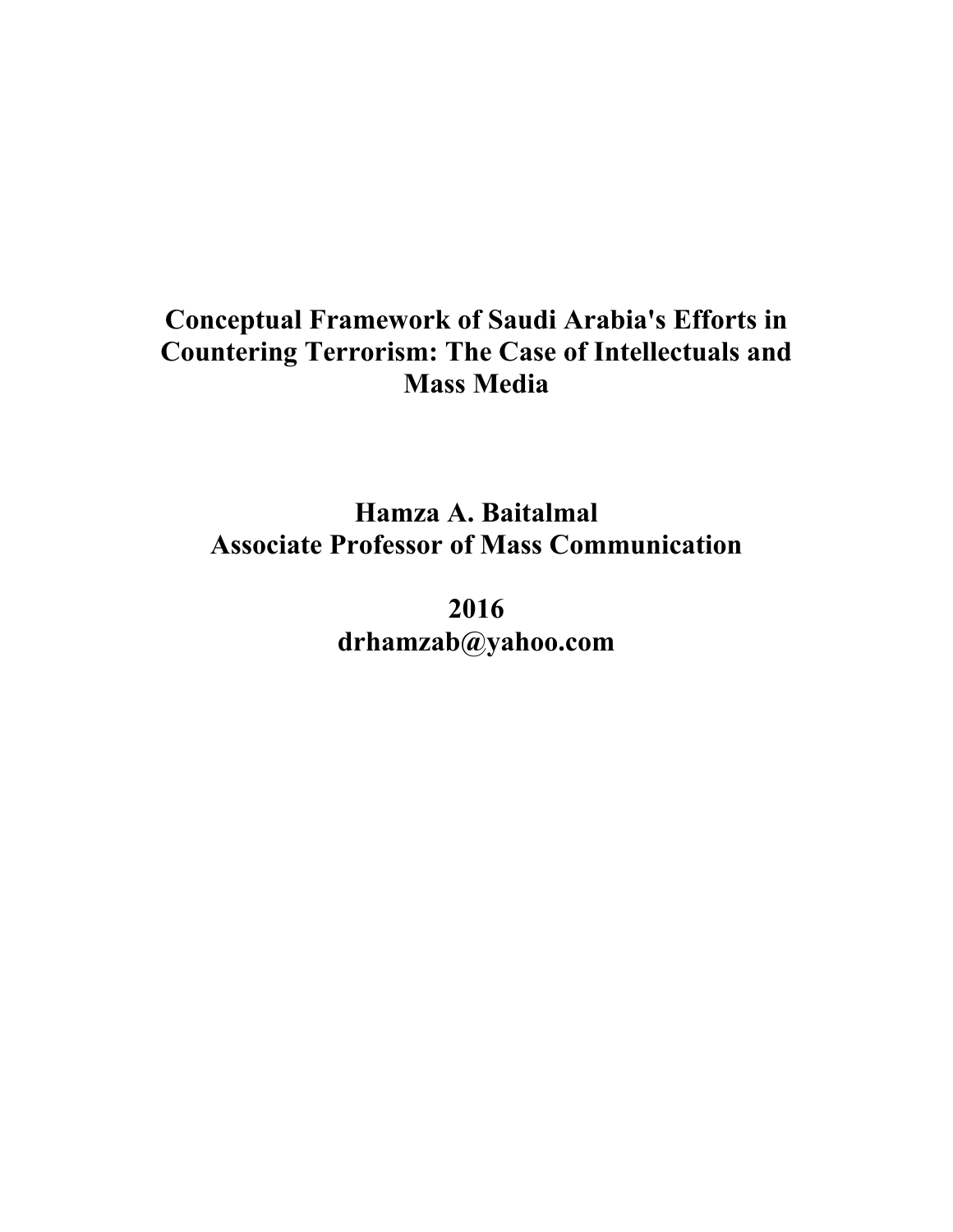#### **Introduction**

Saudi Arabia had been shocked like any other country in the world with the September 11/ 2001 incident, and this also true for all terrorist act happened in the world since then. This could be a surprise for many, and contrary to what most of the international Media propagates about Saudi Arabia. The international media had set the agenda, and framed the incident as if Saudi Arabia were the attacker or behind any terrorist act worldwide.

When the incident happened, the first to deny it was Saudi Arabia. The Saudi official reaction was denial, and rejection. Denial not from the point that some Saudi citizens were part of the attackers, but rather rejecting the notion that those young Saudis represent what Saudis stand for and believe. Saudi Arabia was simply itself a victim of terrorist acts long before 9/11; putting in all efforts needed to combat it, and warning governments, and people in the region and worldwide of those "Extremist Cults" as the Saudi Minister of Foreign Affairs has described them lately<sup>(1).</sup>

Saudi Arabia has been for the last 15 years bombarded from everywhere for its "presumed" nurturing of such extremist groups. It has been accused in its religious sects, educational system, monetary regulation, philanthropy, and even its cultural heritage. And for the Saudis, the surprise was that, those attacks were not only coming from western countries, but also from other Arab countries in the region, and Muslims as well. This situation complicated the matter for Saudi Arabia, not only in accepting the claim in the first place, but also mobilizing strategies to deal with it in the second place, especially since all sectors of the Saudi society were at risk. Saudi Arabia had to move very fast by putting in place a massive plan, that deals with all the claims. Although this plan was not comprehensive at the start, it has improved over time, especially after the May 2003 attack by Al-Qaida inside Saudi Arabia.

The Saudi efforts to counter terrorism took off as a broad perspective strategy; a plan with a multi-dimensional view. This was so, for two logical reasons: a phenomenon like this could not be interpreted through a single cause, and secondly it had to deal with different and various issues and topics, simultaneously.

This paper is trying to identify the path Saudi Arabia has taken to counter terrorism by developing a conceptual framework that encompasses the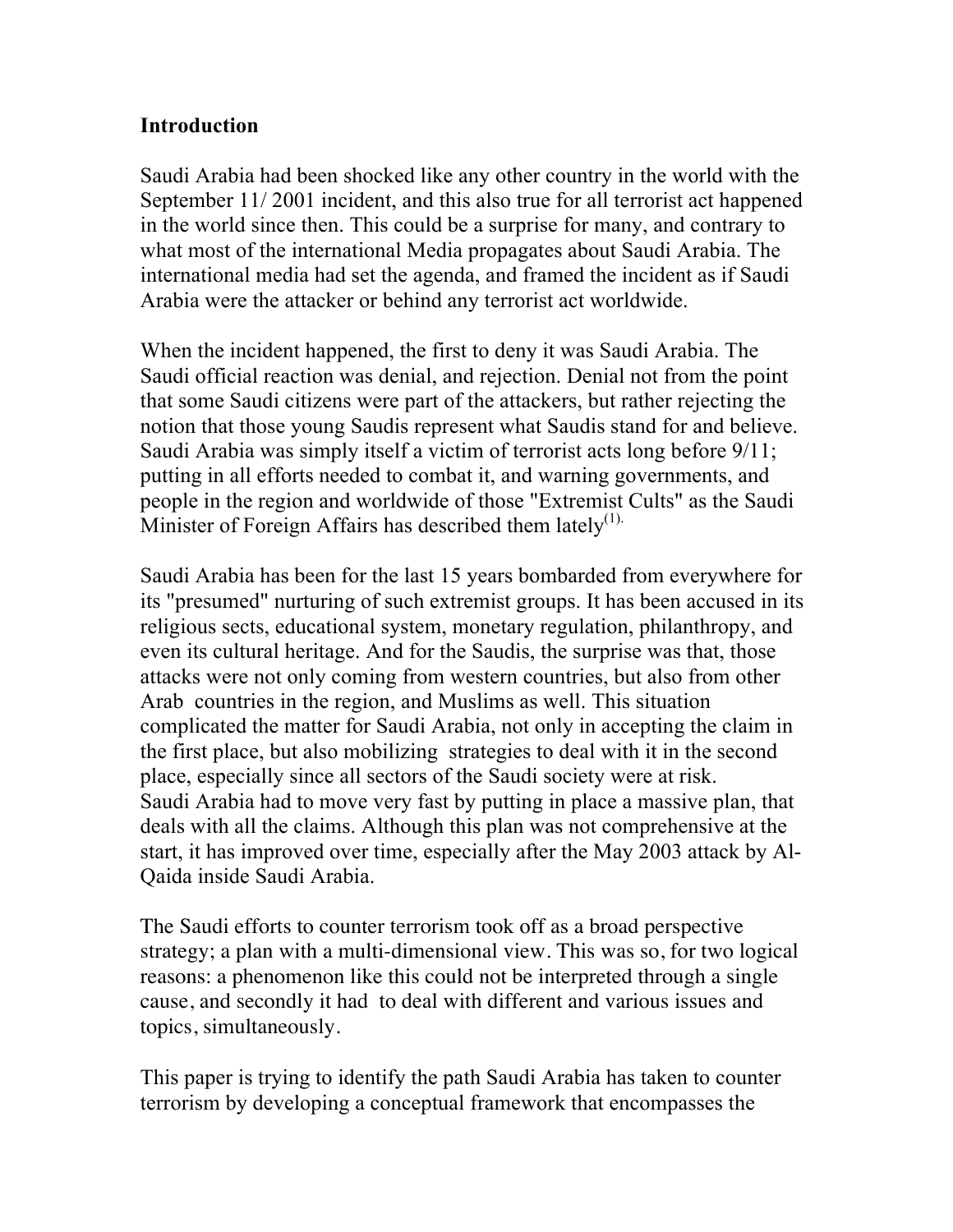dimensions of its anti-terrorism effort. Our conceptual framework identifies six factors: security, financial, legislative, executive, Judicial, and Intellectual and media, as the main elements of this effort. The framework we propose can be useful for understanding this case specifically, while it also applies to other simpler cases that are part of the direct efforts put in by Saudi Arabia to fight terrorism. But at the same time, it can be a helpful tool in any campaign to restore the image of Saudi Arabia.

The paper will present a summary of each element, and the strategies used to deal with each element. It also includes a description of the way the framework had been built, a situation analysis and the shaping of Saudi Public thought, and finally our conclusions.

## **The Conceptual Framework**

The purpose of this research paper is to define and explore areas of Saudi Arabia's effort to fight terrorism. Saudi efforts have moved in several directions. Though security was seen as the most prominent effort, there were many other areas the efforts targeted, that should be included in the analysis, and presented as elements in the proposed conceptual framework. A Conceptual framework has been defined as " the way ideas are organized to achieve a research project's purpose" $^{(2)}$ . But for the proposes of this study we use the definition of Yosef Jabareen (2009), where he defines a conceptual framework as "…a network or "plane" of interlinked concepts that together provide a comprehensive understanding of a phenomenon or phenomena.

The concepts that constitute a conceptual framework support one another, articulate their respective phenomena, and establish a framework-specific philosophy." $^{(3)}$ . And according to Jabareen the concepts should be; distinct, heterogeneous and, yet, not separable from one another  $(4)$ .

# **Shaping Public Thought**

For Saudi Arabia, terrorism is a huge national phenomenon, complex and linked to a multiple body of knowledge that requires effort in several directions at the same time; it is as if the whole society needs treatment. To pursue the understanding of the force(s) that built the Saudi Public Thought we need to look at the various sources that shape public thought. This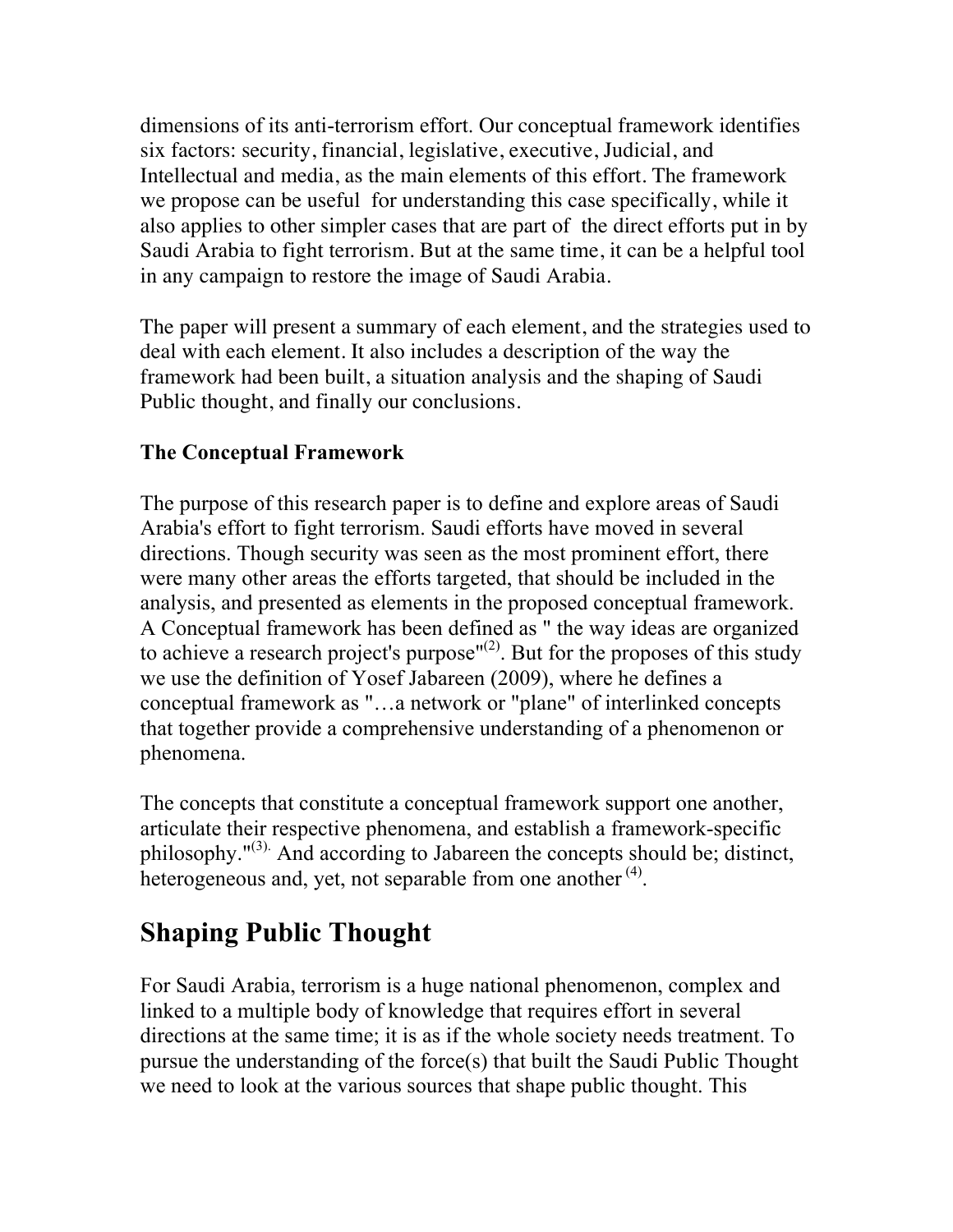includes four major elements; the culture, the religious orientation, the education, and finally the government system.

#### **Religious Orientation**

The Saudi Arabian society in summary can briefly be described as conservative. Religion is in the heart of every Saudi citizen not necessarily in practice but in faith. The majority of Saudi society is Muslim following the Sunni sect, though there are some shiits (10%). The Sunni sect itself can also be divided into several shades. The Salafists or as some like to call them "Wahhabiyah" are the most dominant in Saudi Arabia.

Religious leaders in Saudi Arabia propagate "Wassatiyya" or moderation. All Religious sects reject any form of violence act against the ruler, and consider any act against him as an act of disruption of the whole Umma, they even considered those extremist as "Khawarij",or are not flower of the true Islam. However, with the rise of al-Qaida in Afghanistan to defend Islam against communist aggression in the eighties of the last century, some extremist fatwas (religious edicts) were used to justify the war against Russia.

Then, when the war in Afghanistan was over, young Muslim fighters came back to their respective countries and started campaigning against the west, and for change of government in their own countries, including Saudi Arabia. Matters got complicated when Al-Qaida leaders such as Abdullah Azzam, Aymen Zawahri, and Osama Bin Laden, convinced them that those governments could not survive without the support of the west, especially the USA. As a result we had the attacks of 9/11.

Meanwhile, this new interpretation of the Islamic faith (i.e. Extremism), was still drawing from some of the more classical concepts, such as the hatred of the Non-Muslims. And this mix is what finally led to 9/11.

Extremism has grown in response to internal and external forces. Part of the internal effect can be related to the competing views on some of the more contentious issues such the role of women, the relationship with the west, and modernization.

The list of the outside forces can be exhaustive, but it mostly relates to issues such as; the situation on Iraq, Syria, and more importantly the Palestine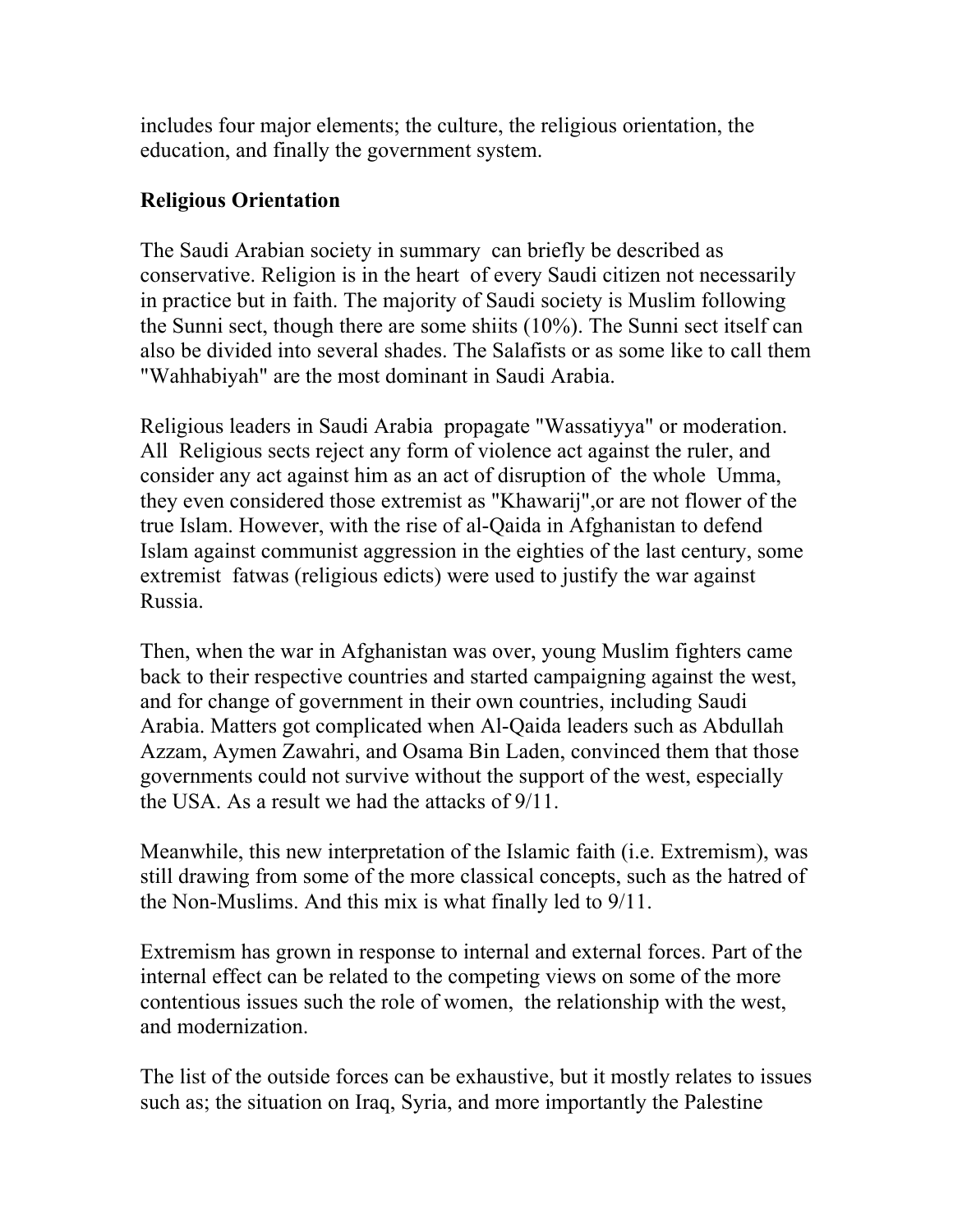issue.

## **Culture**

Saudi culture can be seen as a mix of Islam and Arabian culture. Tribes are present, however, in some areas such as the western and eastern regions the influence of the tribe is limited. After the oil boom in the seventies of the last century, there has taken place significant evolution in the Saudi society; widespread change has swept the "traditionalist" culture<sup>(5)</sup>. There is an ongoing trend, towards modernization according to the western model. The rhythm of the change has accelerated lately mainly due to the fact that around 60% of Saudis are young adults.

#### **Education system**

The Saudi Arabian educational system resembles that of most other countries. It follows the twelve year system, before college or university. Education is both private and public. There are also vocational colleges, and Military institutes. Some experts believe that the problem with the educational system lies in its curricula. According to them, the system over invested in Religious and Arabic language subjects. However the curricula are currently been developed and updated constantly, to meet the changes taking place in the society, as well as the world in general. Of course, not everybody is happy with these changes

#### **Government System**

Saudi Arabia is a monarchy, where the king is the head of state, as well as head of the cabinet of ministers. The Saudi people in general and for long have accepted this system, but this is not to say that there is no opposition. The opposition comes from different sections of the society and there is both religious and liberal opposition. Religious opposition is demanding more government restrictions, while the liberals want more public participation. The voice of the opposition has become more louder, now with the advent of new media.

## **Overall Strategies Goals and Objectives**

The overall Saudi strategies goals and objectives to fight against extremism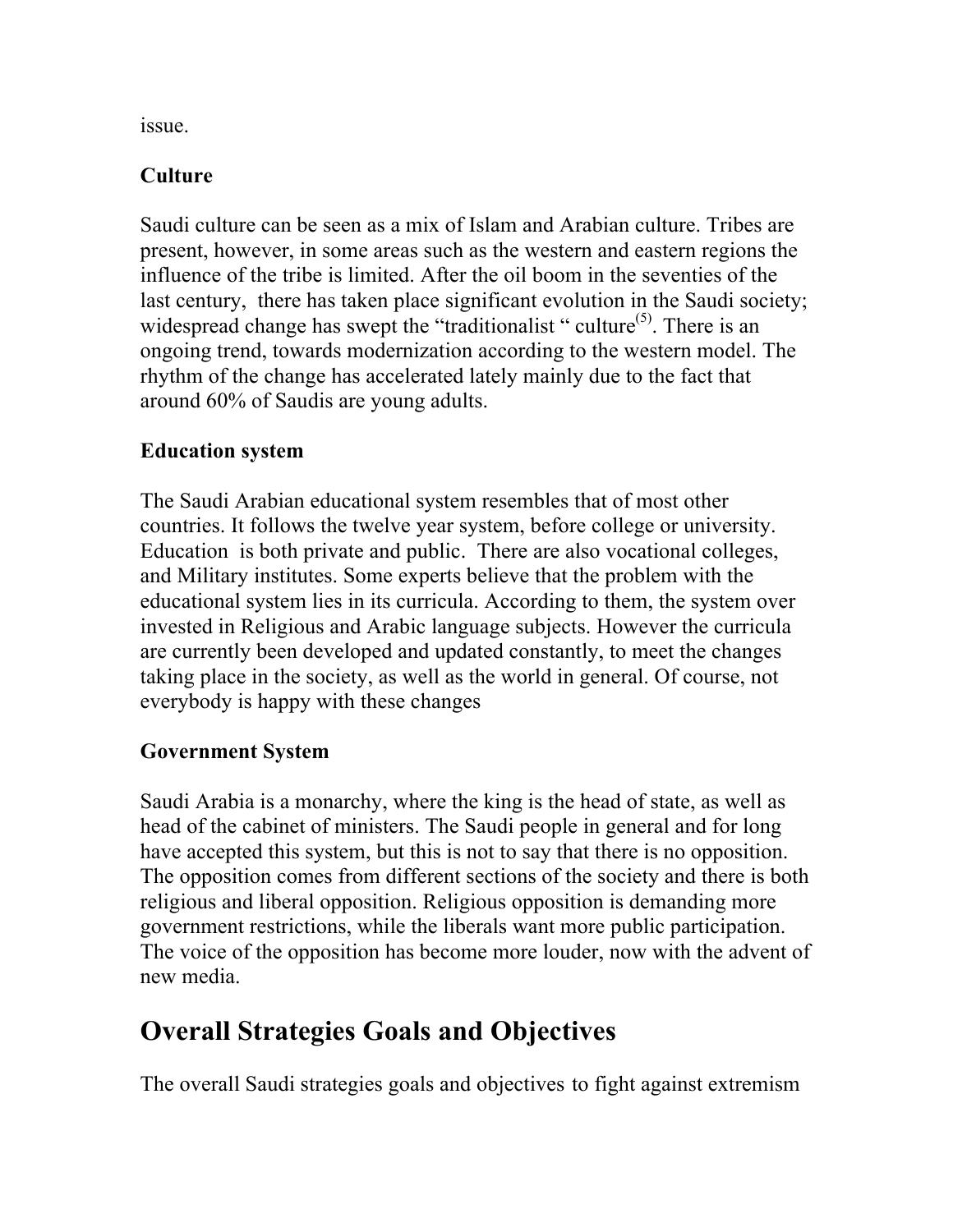and terrorism took several tracks, the following points are the outlines of these strategies:

- The introduction of new legislation and regulations or develop the existing one would be legislatively to control the thought of extremism and terrorism.
- Overall review of exiting practice to insure its efficiency to fight thought of extremism and terrorism.
- Use of both soft power dialogue, and security (hard power) in the fight against extremism and terrorism.
- Develop security agencies and strengthen their effectiveness in the fight against groups of extremism and terrorism.
- Introduction of several public and privet programs and campaigns to raise the level of public awareness of the seriousness of the internal ideology of extremism and terrorism.
- Involve all public state institutions, private foundations and activist, in the fight against the thought of extremism and terrorism.
- Cooperation with regional and international organizations in all that would limit the spread of the ideology of extremism and terrorism.
- Taking regional and global initiatives in the thought of rooting for dialogue among civilizations.

# **Elements of the framework**

After reviewing a large bulk of literature and follow ups on the official and popular efforts to combat terrorism and extremism, we suggest that the following elements form the conceptual framework that represents the Kingdom's efforts in fighting terrorism, Figure (1). We have benefited from traditional structures that describe the government's role, and added to it the intellectual factor and the media's role. We have also separated Security from the Executive. The outside boarder denotes elements that shape public thought in Saudi society.

Figure (1)

Conceptual Framework of Saudi Arabia Fighting Terrorism

## • **Legislative efforts to combat terrorism**

Saudi Arabia has emphasized that it has taken numerous effective,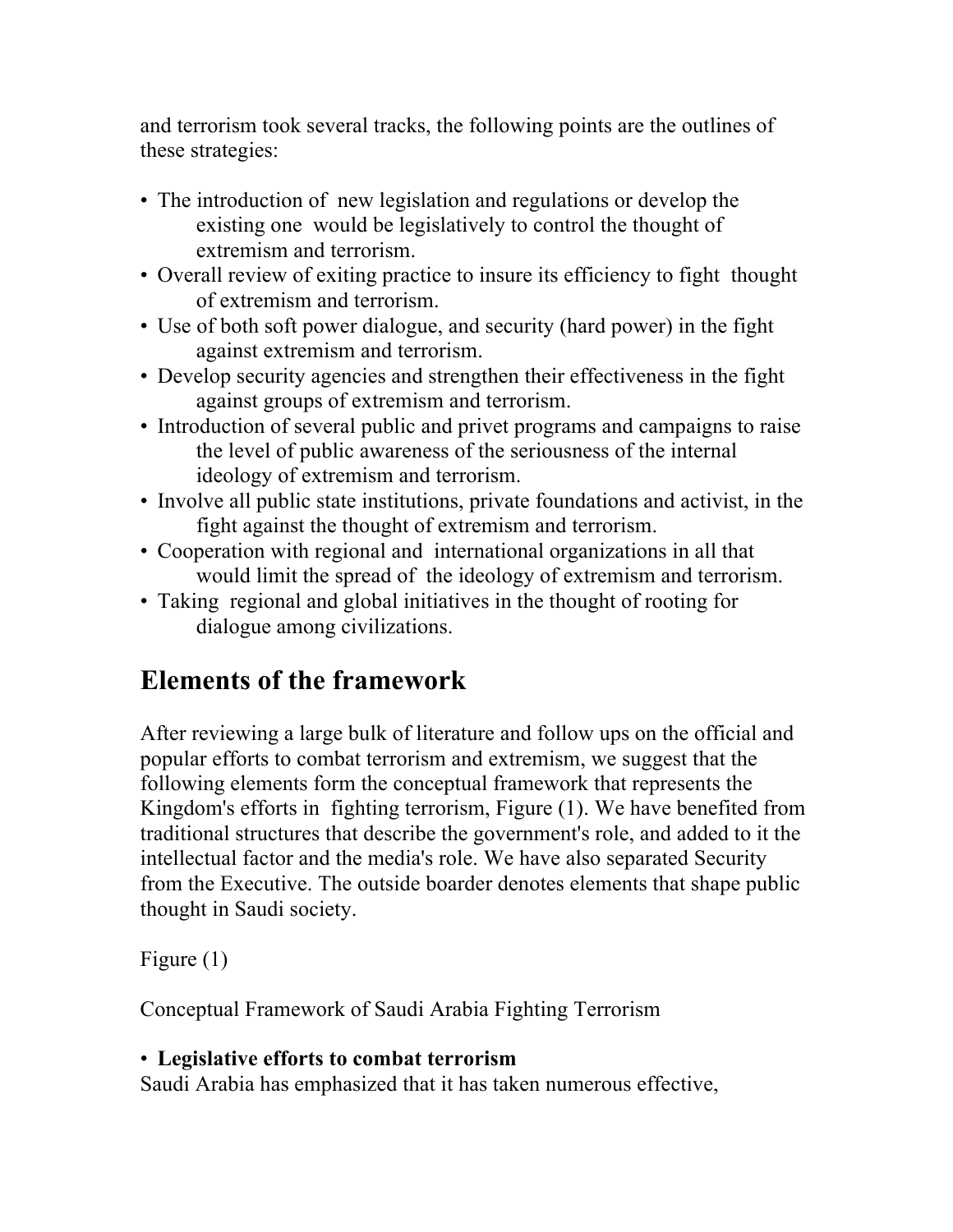regulatory and legislative steps that aim to fight terrorism, inside and outside the kingdom $^{(6)}$ . According to a prominent official, deputy minister of interior, these regulations and legislations are some of the most stringent anywhere in the world.

Worth noting is that in December 2013, Saudi Arabia issued its formal law for "combating terrorism and its financing". The law which was put into practice in February 2014, initially deals with terrorism related to financing and supporting it monetarily. In this respect it states that: "Any activity, including collecting, presenting, taking, specifying, transporting, or transferring, money that aids terrorist activity, inside or outside the Kingdom, is regarded illegal and punishable by law".

However, this law that consists of 40 articles, also deals with terrorism as a whole. It applies to all people living in the country, Saudi and expatriate, and covers terrorist crimes committed inside the country, as well as certain crimes committed outside of the country. Some of the more prominent articles include the following:

\* The fifth article allows for detaining a suspect for a period not exceeding 6 months, but maybe extended if the investigation necessitates it.

\* The ninth article allows for trial in absentia, if the accused was informed of his crime in a proper and legal manner. He has the right though, to fight the ruling legally.

\* The tenth article stipulates that the accused has full right to an attorney to argue his case.

In March 2014, The authorities issued an official list of groups that it regarded as "officially' designated terrorist group. The list included ISIS, Hizbullah, and the Hautis of Yemen<sup> $(7)$ </sup>. And very Recently, Saudi Arabia released new regulations giving the right to the authorities to detain anyone who expresses, publicly, his support or his sympathy for Hizbullah $<sup>(8)</sup>$ .</sup> In addition, there are many other laws and regulations such as, the Anti e-Crime law, and the regulations that formally organize the appointment of Imams at mosques.

#### • **Judicial efforts**

In 2008, Saudi Arabia established the "Specialized Criminal Court". This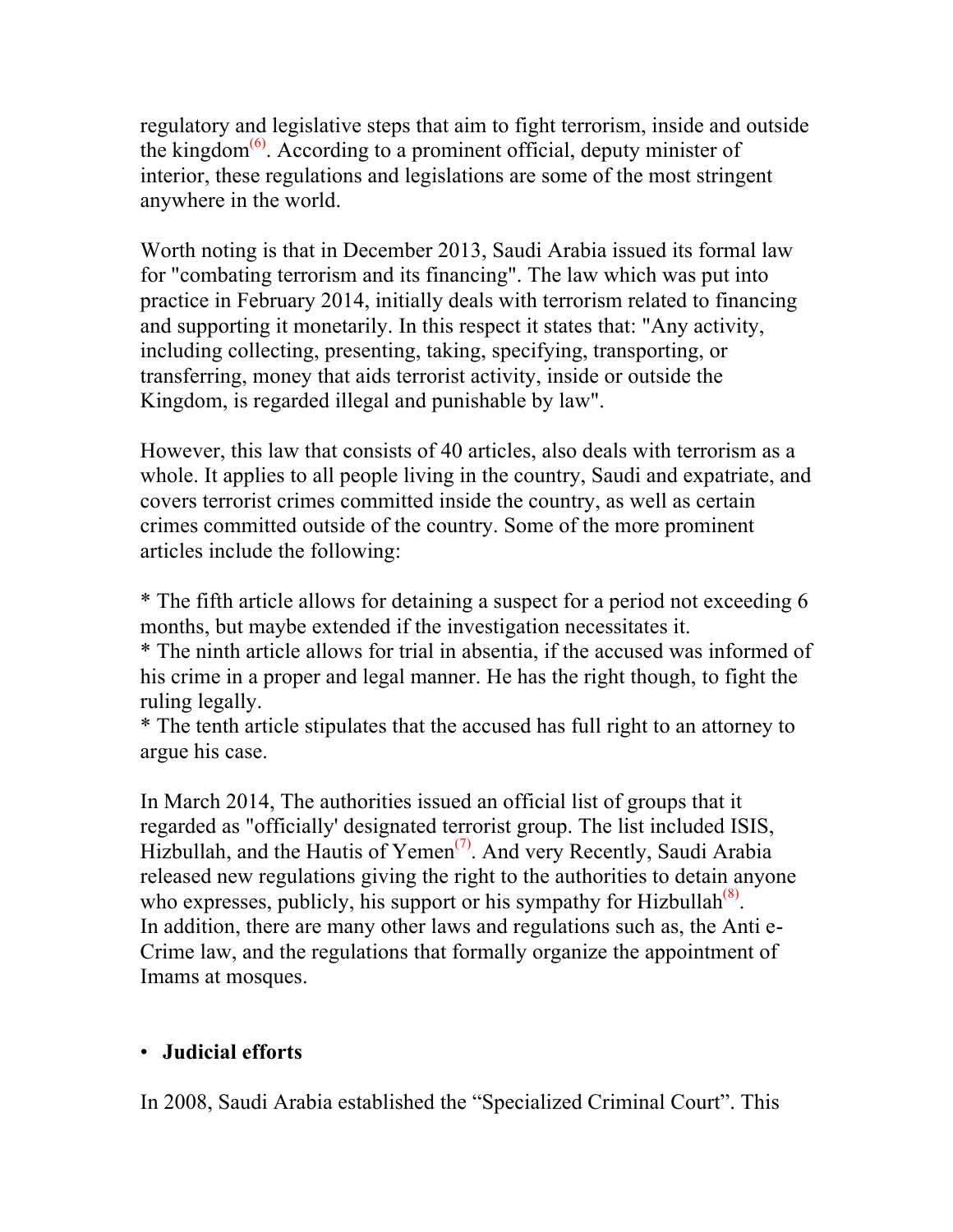court is a judicial authority that undertakes the trying of those detained for, or accused of, terrorist crimes, as well as cases related to state security. It also looks into cases for annulment of previous court rulings, plus those related to compensation.

The court held its first hearings in June of 2011 when it looked into the case of 85 persons accused of having connections to Al-qaeda, and participating in the bombings of a number of housing compounds in Riyadh, in 2003. According to a spokesman of the Ministry of Justice, under which the jurisdiction of the court falls, terrorist crimes are dangerous and complicated and require extremely delicate verification and examination of proofs and evidences, and for this reason this specialized court was set. The spokesman added<sup>(9)</sup>, that since its establishment it has looked into  $(2225)$ cases, and that the number of accused in these cases had reached (6122). He added that the court is still looking into the matters of another (179) accused.

He also added that the judicial system in Saudi Arabia was objective, and does not deal with persons or names, but rather deals with deeds and material evidence. As such, it does not look into the ethnic affiliations of any of the accused nor his sectarian background. The criteria used by the court, according to the spokesman, was purely legal and judicial, and that court rulings were stringently re-examined, so that the court would not reach a final verdict until it was fully convinced of the un-equivocal indications of the evidence. A point worth noting is that, every defendant has the right to bring a lawyer, and those who cannot afford these costs are assisted by the government. Plus, all court sessions were open to the local and international media and human rights associations, except meetings where the defendant specifically asked for them not to attend .

#### **3- Executive efforts**

What is meant here is the executive efforts put in by the ministry of interior to curtail terrorism. According to the official statements of the ministry, it has the following strategic aims and objectives $(10)$ :

- Achieve security and stability Kingdom-wide.
- Fight against all crime to ensure the safety of the Saudi society.
- Ensure safety of Pilgrims.
- Reinforce security relationships with neighboring Arab countries, as well as the broader Arab world to maintain safety in the Kingdom and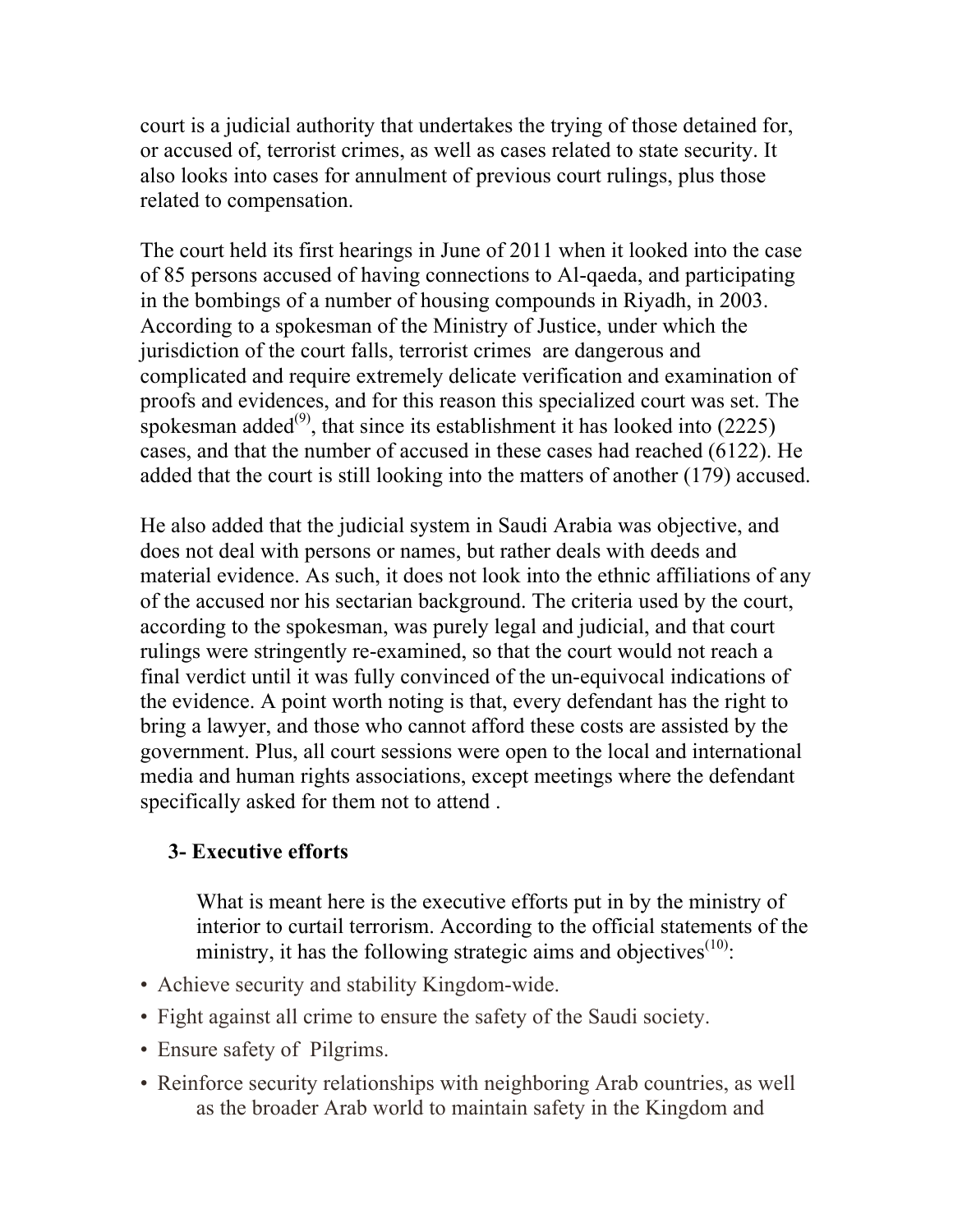abroad, control crime, fight terrorism and drug smuggling, exchange security information, organize citizenship regulations and systems, and develop Arab security institutions.

The ministry has jurisdiction over many sectors; the following are the most relevant:

\* Public security; which covers traffic control and police.

\* Premises security; which has the duty of protecting government buildings and facilities, as well as manning check points.

\* Civil Defense.

\* Special forces; which basically is tasked with performing special and emergency security operations.

\* National Center for Security Operations: The center is a hub for monitoring the security situation in Saudi Arabia through the gathering of information. It also gauges general public attitude towards the status of security, and provides consultation and recommendation on security, and on the necessary steps to be taken in the case of emergencies inside or outside the kingdom.

\* Investigation office: Amongst other things it has the following tasks; aborting terrorist attacks and destructive activities, confronting extremist religious groups and protecting the society from their harm, exposing spies and aborting their activities, and exposing administrative corruption.

\* Financial investigation Unit: The primary function of the Unit is to analyze and handle suspicious financial transactions. It has relevant databases and exchanges information with the appropriate agencies in Saudi Arabia and abroad to combat money laundering and the financing of terrorism.

\* Saudi Interpol

\* Border guard

\* Crime Research; which in general is an academic facility that prepares studies and reports related to crime in general.

\* Ideological Security: It deals with issues relating to religious extremism, and intellectually engages those individuals who have deviated from moderate Islamic values. In this regard it holds many meetings to discuss the issue, as well as carrying out campaigns and programs related to clarifying proper Islamic values.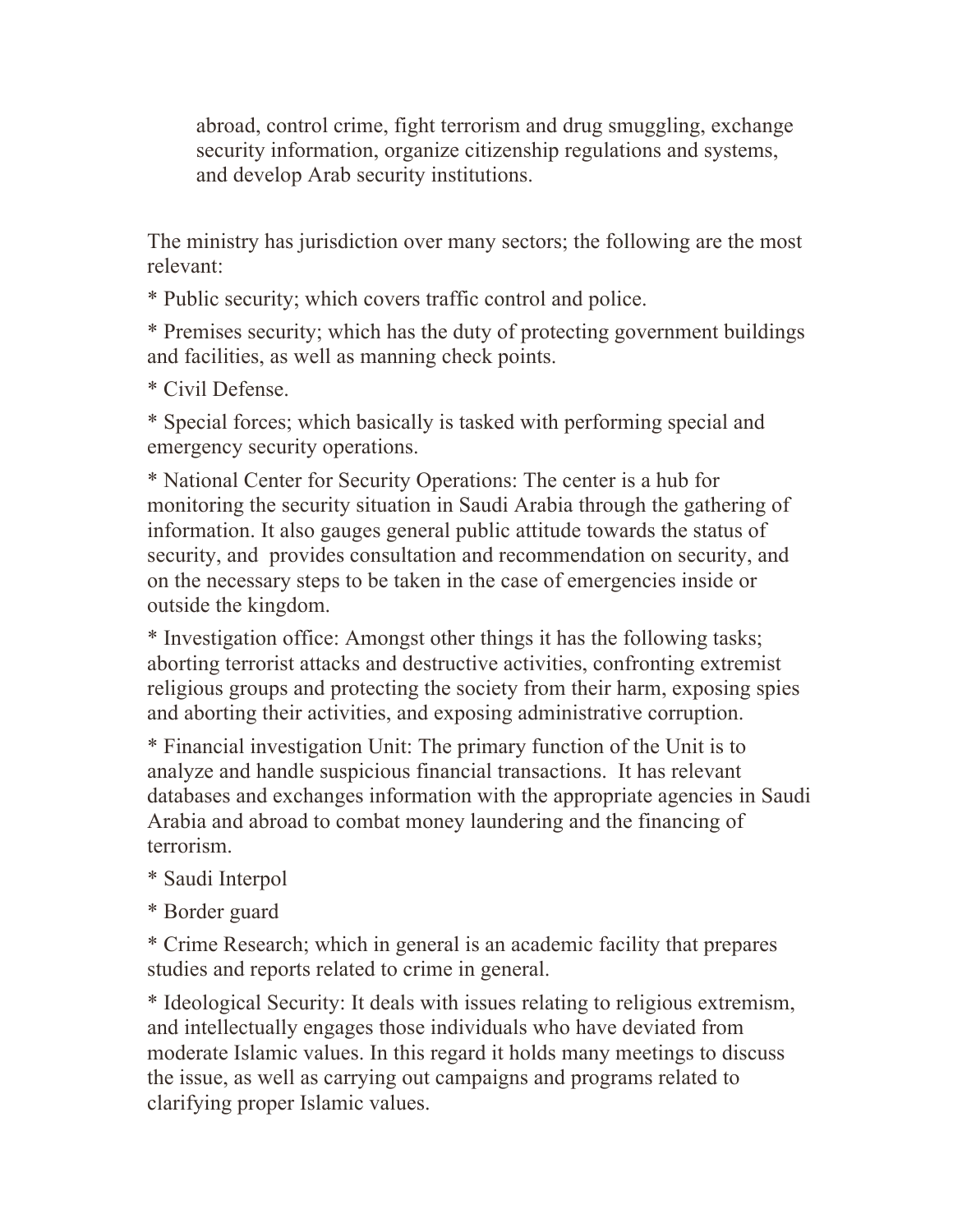#### • **Security Efforts to Fight Terrorism**

The security forces have achieved a lot in its efforts to face up to acts of violence and terrorism.

The ministry of interior's records show that it is totally bent on apprehending terrorists, and destroying all cells connected to terrorism in the Kingdom. Its forces have registered unprecedented success in direct engagement with these deviating elements, or apprehending them. This has been achieved with precision and decisiveness, but ensuring that the lives of the normal citizen is not compromised or endangered.

Until recently, the records show that the ministry's forces have been extremely successful in pre-emptive operations. These operations intended to stop any terrorist activity before it could start. In relation to this, it has achieved an overall success rate of  $95\%^{(11)}$ . On the other hand it has also been successful in combating terrorism at its rudimentary level, specifically that of elements sympathizing with the ideas of these terrorists, or supporting them through logistical or financial support. A huge number of these cells have been apprehended and their supporting infrastructures dismantled.

In general, and up to 2013, the number of terrorist incidents that have taken place in the kingdom have reached 145. As a direct consequence of these events 140 people have been killed, including security personnel and innocent bystanders, besides 674 others who suffered injuries<sup>(12)</sup>.

The Ministry of Interior introduced in 2004, an official spokesman for the dissemination of information on terrorist operations and cooperation with local and international media as a source of such news. Also it has allocated a special phone number (990) to report any suspicion of security related terrorist operations.

• Financial Efforts to Combat Terrorism

Saudi Arabia's Economic system follows western standards, with some adaptation to Islamic principles. The Kingdom of Saudi Arabia has exerted much effort to curtail the financing of terrorism. According to official sources $(13)$ , this effort has included the following: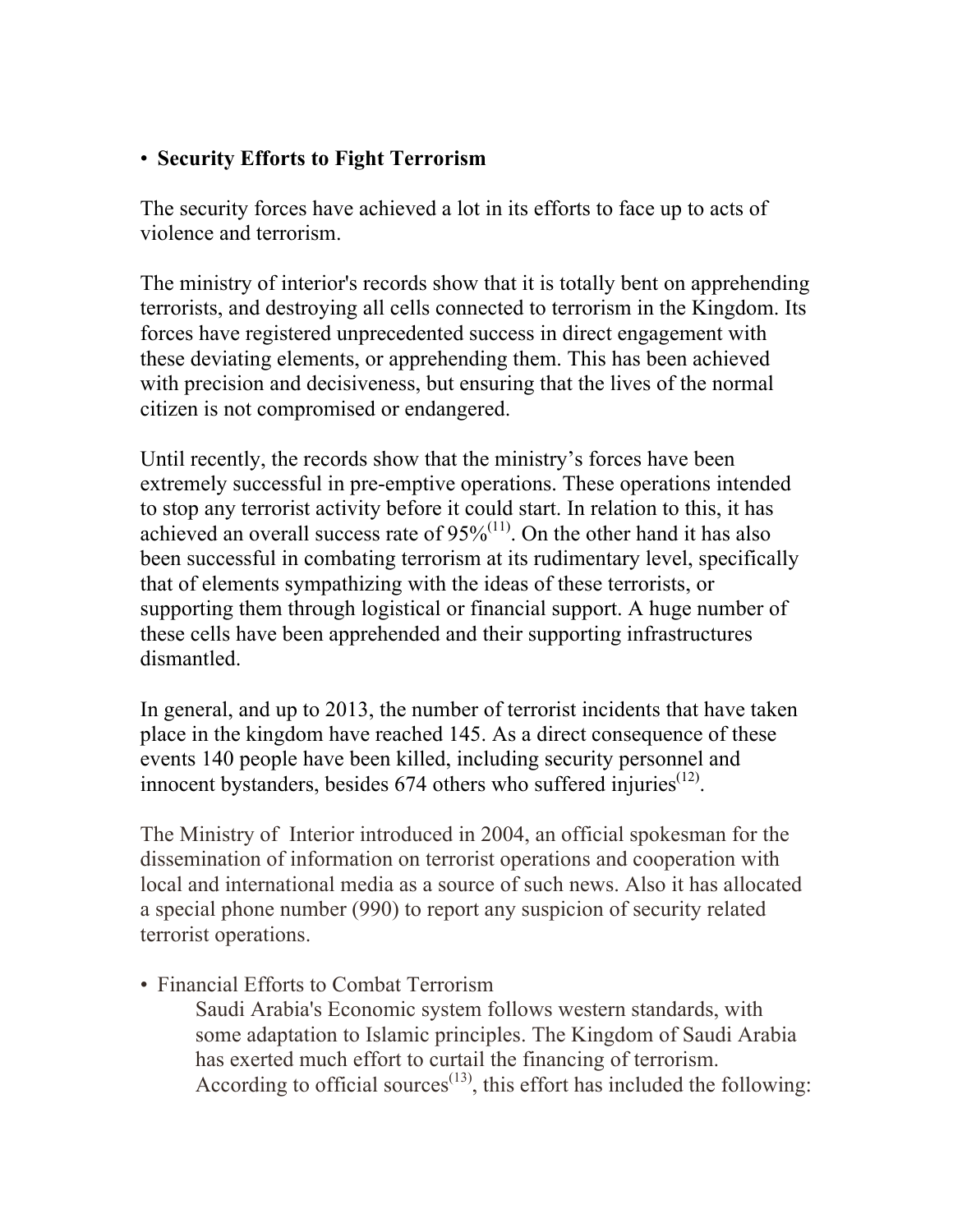All Saudi financial institutions have implemented the recommendations of the Financial Action Task Force of the G-8 regarding money laundering and terror financing.

Saudi charities are prohibited from transferring money abroad. Also, cash contributions in mosques and public places have also been stopped.

The Saudi Arabian Monetary Agency has implemented technical programs to train judges and investigators on matters regarding terrorism financing, and money laundering. Besides training programs that educate them on the international requirements for financial secrecy.

Saudi Arabia works closely with the United States, Britain, France, Italy, Canada, Australia and other allies from the Gulf and Arab region in general, to combat terror financing globally.

- According to others<sup> $(14)$ </sup>, the Kingdoms efforts to combat terrorism also include the following financial steps and regulations:
	- Opening a channel of communication between the ministry of interior and the Saudi Monetary agency.
	- Setting up a standing committee for combating money laundering that consists of a number of different government agencies.
- Setting up units for fighting money laundering, in the Saudi Monitory Agency, as well in all local banks.
- Setting up a unit for financial investigation (FIU) to deal with cases of terrorist financing and money laundering. This unit coordinates with the unit for money laundering in the Saudi Monitory Agency.

#### • **Media and Intellectual Efforts**

Since the first terrorist act in Saudi Arabia (**What has come to be known as the Olaya incident of November 1995)**, it been admitted that security treatment of terrorism was not enough, and that intellectual and media efforts should be go hand in hand. Also that extremist thought should be addressed as part of the efforts.

To put intellectual efforts in perspective, we will look at both media and intellectual endeavors in Saudi Arabia**.**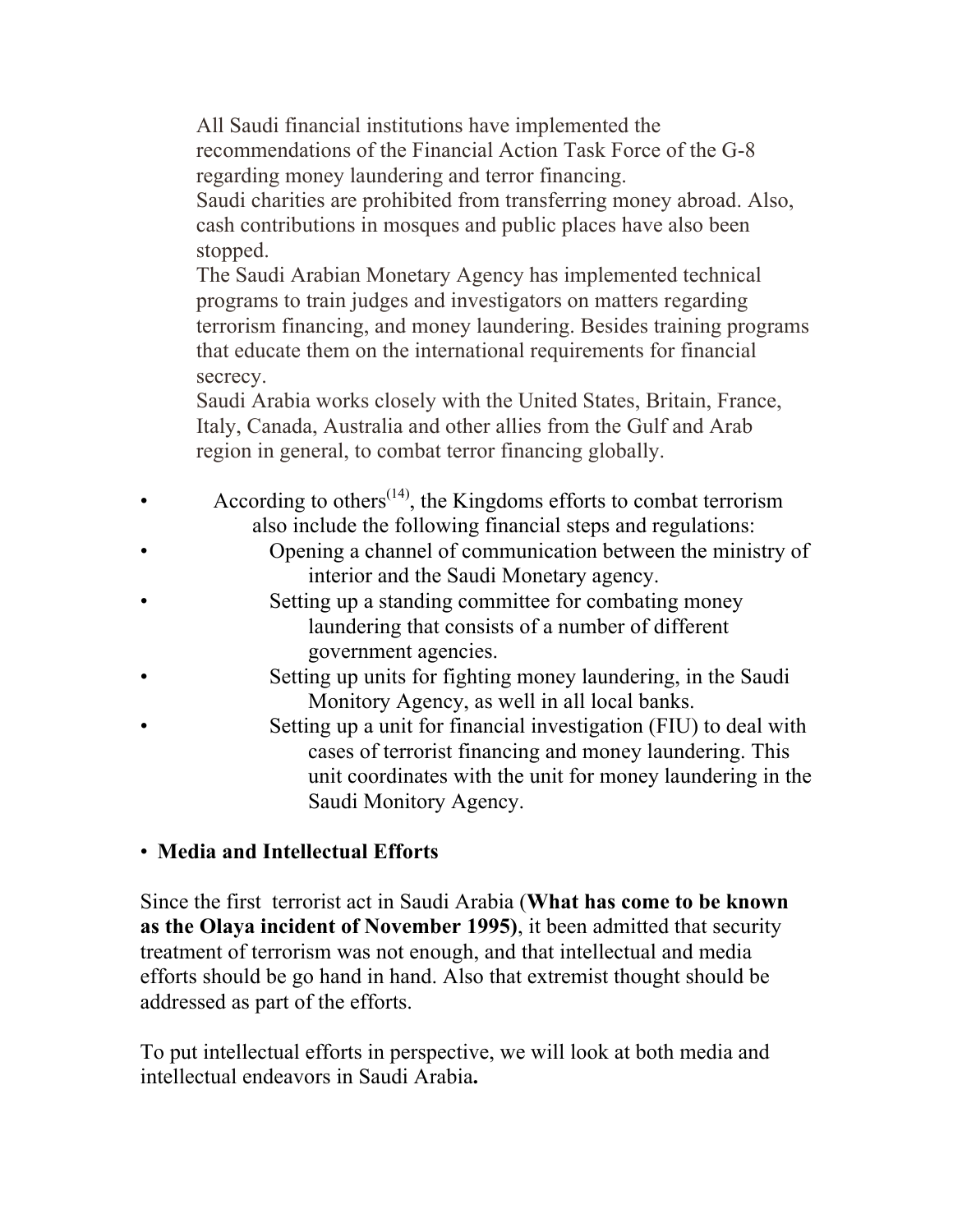## **Intellectual and Media Use, by Terrorist Groups**

Perhaps the most distinguishing feature of extremist and terrorist groups, is the wide use of classical and even new and social media, professionally and in a way that draws attention.

These forms of media appeal to the terrorists because of the following: It is easy to avoid tracking by security agencies especially as they can change the location (of the server) of the host country; It allows for the disrupting of public opinion, with minimal effort, by targeting certain countries and highlighting the negative aspects of the governments of those countries; They can penetrate web sites and hack official government accounts and media services and then disseminate their propaganda or disinformation; They can take advantage of widely used applications such as Twitter by penetrating the accounts of famous people in order to promote their terrorist ideas amongst those who follow these accounts; They can maximize their effectiveness through the re-broadcasting of their messages through social networking, thus continuously expanding their communication base; They can easily use this media to exploit events that have global appeal (such as what happened at the World Cup in Brazil the summer of 2014 and the European championships) by putting up their own links on the web sites that cover these events.

Interestingly here, is that traditional media has contributed to the growing strength of these groups by re-broadcasting shows that highlight terrorism and some of their deeds. The media itself considers this coverage mere news articles for their audiences, however the material is in fact indirect "propaganda" for their strength and brutality, and even part of an inadvertent form of psychological warfare, on behalf of the terrorists .

On the other hand, some of these terrorist groups have produced books and publications in which they misrepresent the religious views of senior religious scholars (Olama), of both classical and contemporary persuasion. By this, they are trying to convince followers of the legitimacy of their calls and practices.

#### • **Saudi Media**

 The Saudi media system is not different from other media systems in the region or some of the other developing countries. Until recently broadcast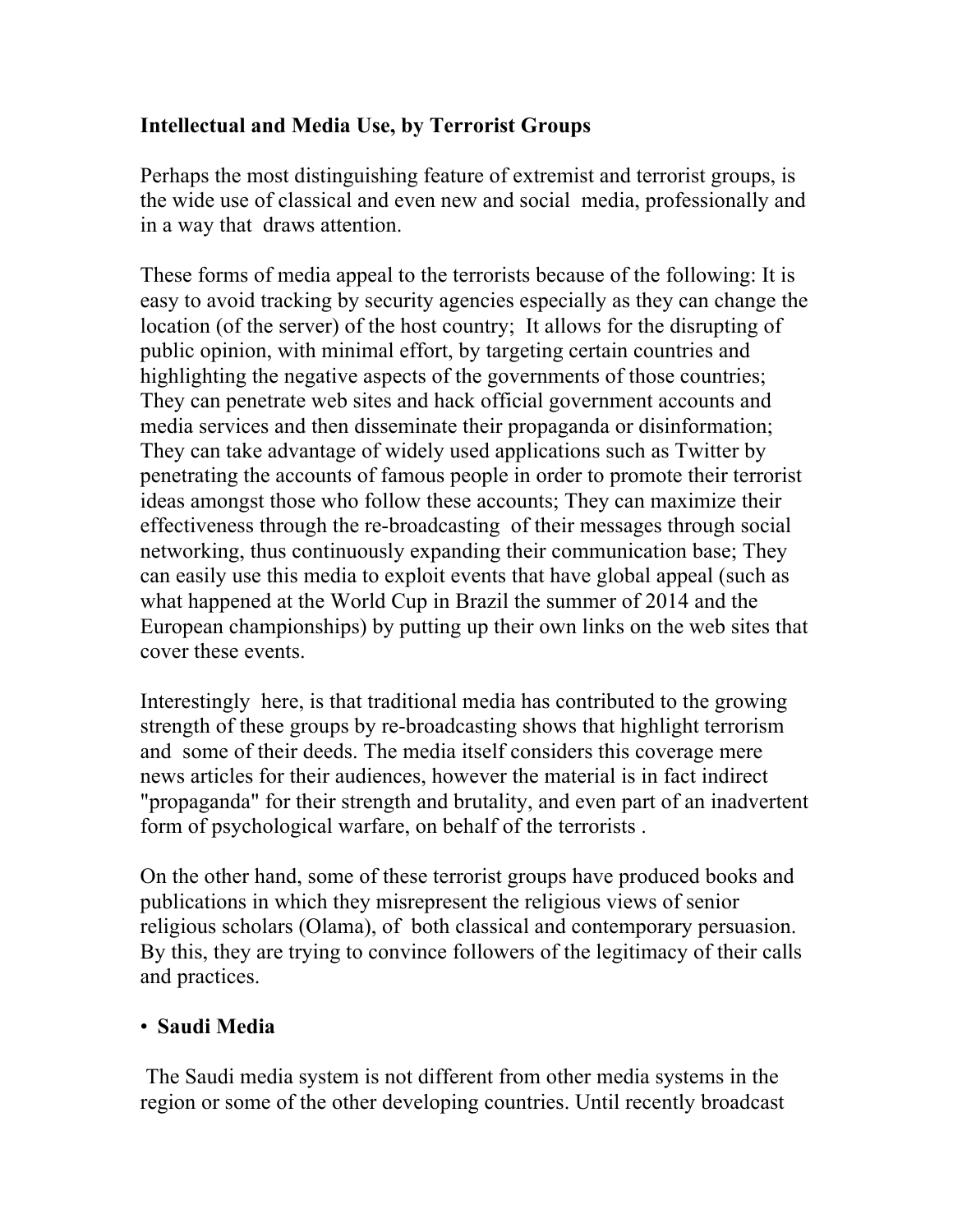media was owned and operated by the government, while print media was private, but under government supervision. In 2012 three new public authorities were established; the Saudi Broadcasting Corporation, to operate government radio and television services, the Saudi Press Agency (SPA), and the General Commission for Audiovisual Media to regulate private radio, and (and TV) services that are been introduced in Saudi Arabia for the first time. Up till now, six radio operators have been granted a license, their no TV channel operators as of now. The idea behind this move was to give some administration, and financial independency from direct government control. This move has been appreciated and seen as a step in the right direction to improve the service.

To complete describing the media scene in Saudi Arabia, one cannot escape writing about some Saudi businessmen investing in Arab media. There are five Saudi media conglomerates: the Saudi Research & Marketing Group (1972) that publishes Al Sharq Alawsat Arabic daily Newspaper (1978) and the Arab News(1980) English daily newspaper; Alhayyat that publishes Alhayyat Arabic Daily newspaper; Orbit Show Time Network (OSN) (2009), a joint venture with the Kuwaiti Investment House; ROTANA (1982), an entertainment TV network; and finally the MBC group that operates several radio and TV channels, the most prominent being the Alarabiya news channel, a TV channel competing with the Aljazeera New Channel.

Media in Saudi Arabia for long has been criticized for not keeping up with development in Saudi Arabia. Criticism has come from different social groups, but mainly the conservatives and the liberals. This criticism has intensified lately with the introduction of the new, and social media. The criticism can been seen as a reflection of each group's perception of the role of the media in society. The liberals define the media as a tool for modernization, while the conservatives see it as a tool for propagating the cause of Islam. This difference has led to confrontation between the two groups, a confrontation that can easily be seen in the continuing debate in print and social media.

Saudi media and those investing in it, have put in thousands of hours and pages of material related to fighting terrorism and extremism. These efforts include customized weekly programs on radio and television. As part of a public campaign, newspapers have devoted special pages daily, as well as weekly, to address the issue of extremism and terrorism. This is in addition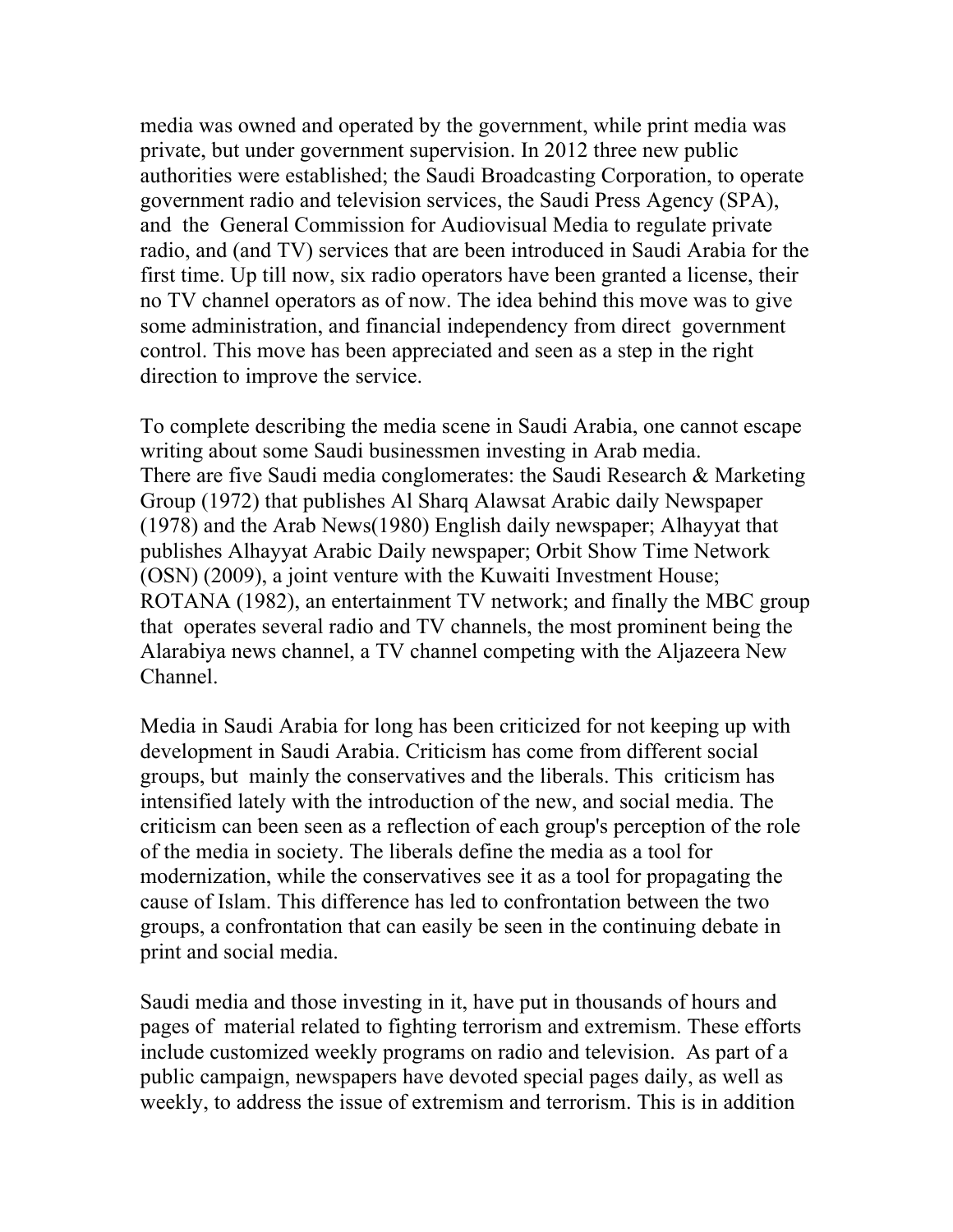to the employment of TV drama, in efforts to fight terrorism. Worth noting, is that the Saudi efforts were not only restricted to traditional media, but have also extended to Social media.

Since the inception of social media, the Saudi society has been reported, in several surveys, to be one of the top users in the world, of this medium. Unfortunately, it is also reported to be a favorite for terrorist groups to recruit followers, and collect money.

### **B- Intellectual Effort**

Intellectual efforts have taken many routes, but essentially it has adopted the principle of "transparency" in its confrontation with these groups and their slide towards extremism and terrorism. These efforts include, holding many scientific conferences and symposiums at the local and international level to discuss the ideology of extremism and terrorism; this is in addition to publishing hundreds of books on the subject. But, among the most prominent of all these efforts was the establishment of a research chair in 11 different Saudi universities to study the phenomenon of extremism and its ideology, and the spread of terrorism.

At the international level, the Kingdom has taken several initiatives for cooperation with international institutions and organizations in this regard, and the most prominent of these was the call for a dialogue between civilizations, as well as the adoption of the King Abdullah Center for Dialogue of Civilizations in Vienna in 2009.

Extremely import also, regarding intellectual effort, was the establishment of tow centers for what we can dicribe as soft power for dialogue. The firse one is the King Abdulaziz Center for National Dialogue established in 2003, it is a forum to debate reform and suggest strategies and program to fight extremism and terrorism. The second one is the Mohammed bin Nayef Center for Counseling and Care (Al-Munasaha) Established in 2006. This center has received much praise from several international organizations especially those related to human rights, for its continuous efforts to rehabilitate extremists who have not participated in criminal acts, but have shown sympathy for the course.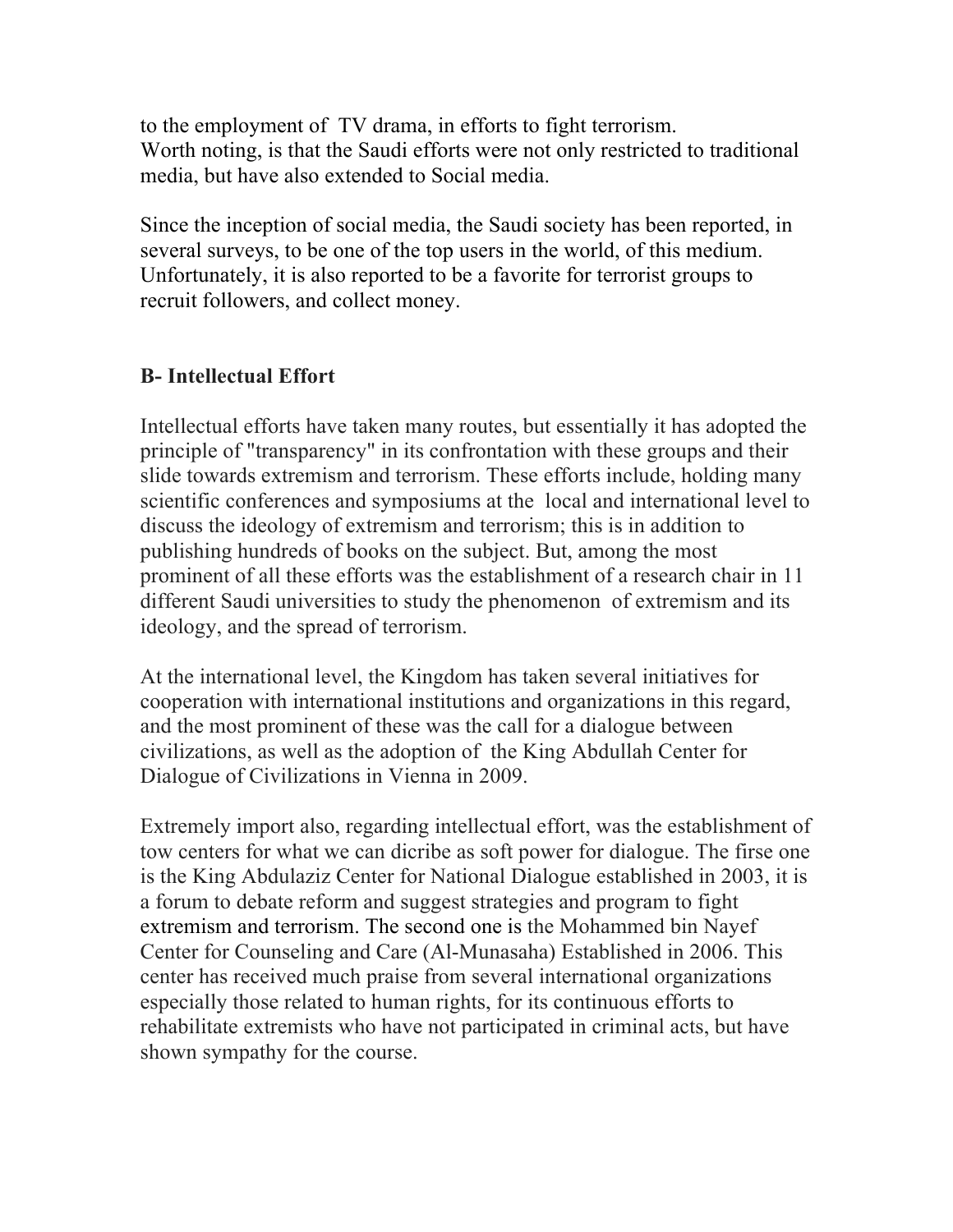### **Reservations regarding media and intellectual efforts**

There are numerous misgivings on this issue. Criticism of media and intellectual efforts include the following; it is seasonal, meaning it is active at the time of the event and after the event it abruptly stops until the next event; on the other hand most media efforts focus on the legal side and trying to refute the ideas of these groups, while there is actually disagreement and controversy surrounding these ideas; also the lack of studies and research in Arabic language that analyze the discourse of these extremist groups, while most of what is written about these groups is from western scholars alien to the religious, and cultural dimensions of these groups.

### **Obstacles**

Since the issue of terrorism is a multi dimensional phenomenon, it requires the effort of several government and private sectors. The mere multiplicity of parties who are interested in addressing terrorism, in itself makes it hard to deal with the matter. In other words, the main obstacle is that there is no "single" administrative unit to manage all the effort.

The different views and definitions on the matter, by the various social groups, is another obstacle. There is no single method agreed upon by these multitude of forces, to guide therapy.

There are also those who do not actually agree with these efforts; they are mainly hardliners. Hence, part of the effort to deal with terrorism, is unfortunately spent on convincing those who do not support the effort, to support it in the first place.

One final note is that these huge steps taken by the country, may be incommensurable; in other words have no "agreed" upon standard of measurement. There is no easy way to quantify and evaluate these efforts to decide whether they are successful or not. Saudi Arabia believes it is winning in its effort against terrorism, while others may not have the same opinion. Thus, Saudi Arabia may not see relief from many of the accusations leveled against it, in the near future.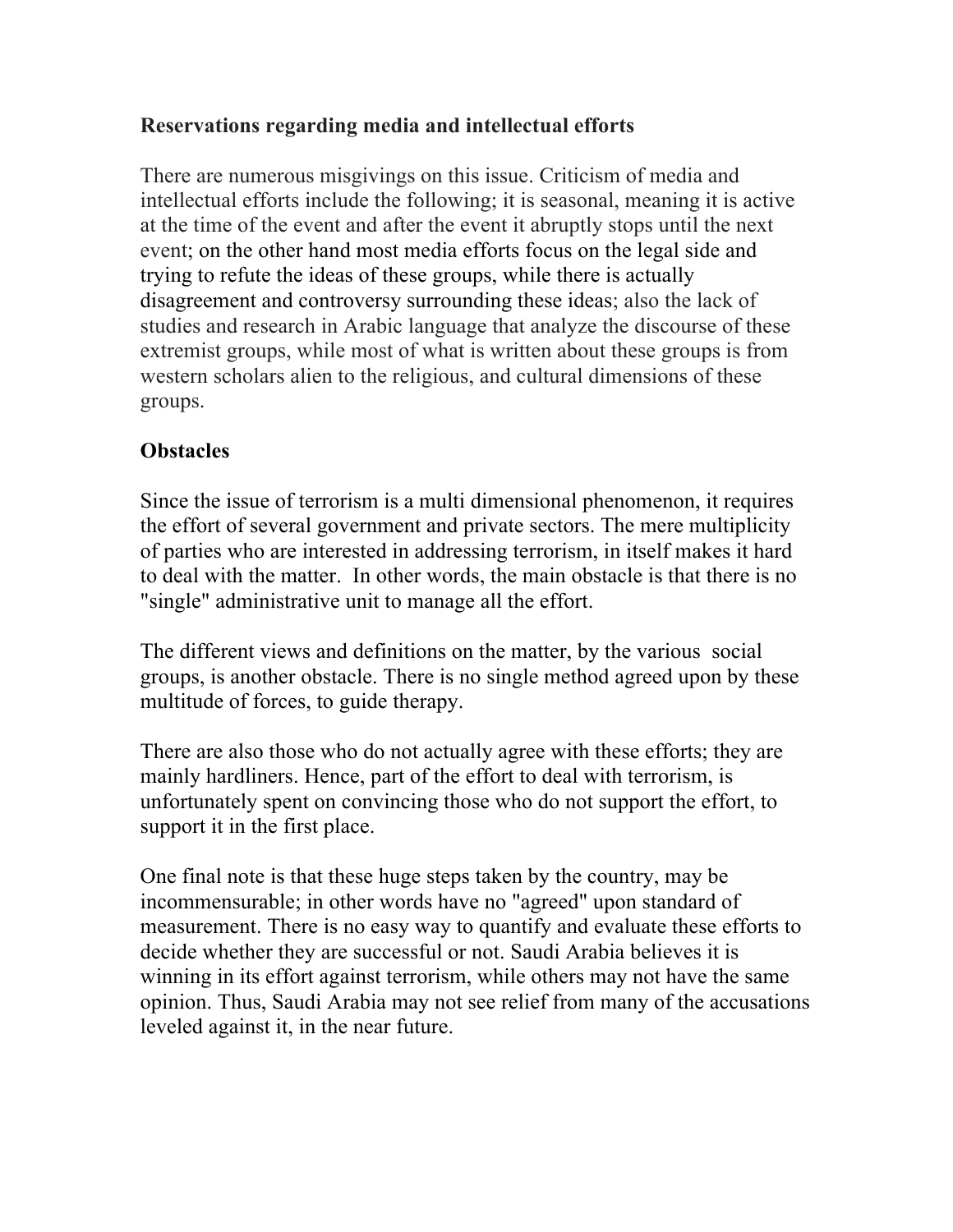#### **Conclusion**

Although, the Saudi battle with terrorism is a security matter, it had been recognized from the beginning, that terrorist acts are an expression of a complex extremist ideology; a multi dimensional phenomenon . As a result the effort to fight terror can also be seen as complex and multi dimensional. In this study we tried to develop a conceptual framework to help identify the Saudi effort to fight terrorism. This framework encompasses six elements: Security, Executive, Legislative, Judicial, Media and Intellectual Efforts. The framework could be useful to understand this case specifically, but can also apply to other more simpler cases, i.e. more direct efforts to fight terrorism. At the same time, the framework may help in any campaign to enhance the Saudi "image".